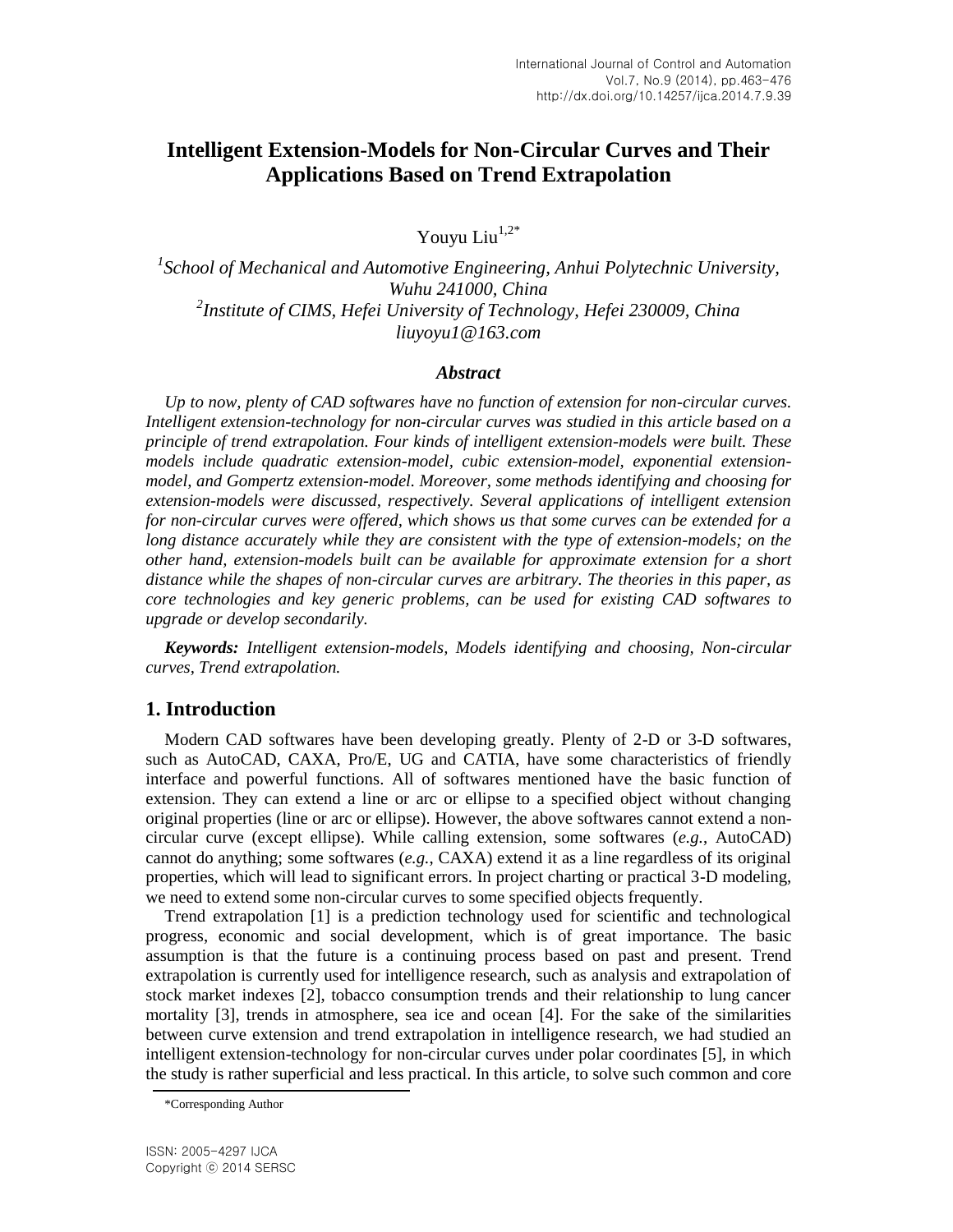problems in CAD softwares, a trend extrapolation principle is imported and an intelligent extension-technology for non-circular curves is also discussed comprehensively under rectangular coordinates, which will be more applicable. Moreover, its steps and methods are offered with examples. We will also discuss the accuracy of the extension-models, and point out their using scopes and conditions.

# **2. Intelligent Extension-Models**

### **2.1 Multinomial Extension-Models**

Except for linear and arc, almost all curves to be extended for CAD softwares are generally splines, of which the shapes are controlled by several feature points [6]. Using trend extrapolation, we can choose a suitable curve-model for a non-circular curve according to the changing trend of the feature points, and extend it following the trend under the character of continuity. It is obvious that different feature points, determining different curves, should adopt different extension-models. Several typical extension-models have been developed in this article, which can be chosen according to the feature of original curves.

**2.1.1 Quadratic Extension-Model:** Discrete quadratic curve equation [7] is as follows.

$$
y_i = ax_i^2 + bx_i + c \qquad (i = 1, 2, \dots, m)
$$
 (1)

Where  $y_i$  is coordinating values *y* of points *i*;  $x_i$  is coordinating values *x* of points *i*;  $i = 1, 2, \dots, m$ ; *a*, *b*, and *c* are constant coefficients.

When  $x_i$  constitutes an arithmetic progression from some feature points, second-order difference  $\nabla^2 y_i$  [8] of sequences  $\{y_i\}$  from the feature points is shown in Eq. (2). It is a constant.

$$
\nabla^2 y_i = y_{i+2} - 2y_{i+1} + y_i = 2a \tag{2}
$$

Consequently, while the second-order difference of a discrete curve is near to constant, a quadratic extension-model, as shown in Eq. (3), can be adopted.

$$
\hat{y}_i = \hat{a}\hat{x}_i^2 + \hat{b}\hat{x}_i + \hat{c} \qquad (i = m+1, m+2, ..., n)
$$
 (3)

Where  $\hat{y}_i$  is coordinating value *y* of point *i* extended;  $x_i$  is coordinating value *x* of points *i* extended;  $i = m + 1, m + 2, \dots, n$ ;  $\hat{a}$ ,  $\hat{b}$  and  $\hat{c}$  are model parameters.

The undetermined parameters can be determined by the Least Square Method [9]. From Eq.  $(3)$  we can draw Eq.  $(4)$  and Eq.  $(5)$ .

$$
e_i = y_i - \hat{y}_i = y_i - \hat{a}x_i^2 - \hat{b}x_i - \hat{c}
$$
 (4)

$$
Q = \sum_{i=1}^{m} e_i^2 = \sum_{i=1}^{m} \left( y_i - \hat{a} x_i^2 - \hat{b} x_i - \hat{c} \right)^2
$$
 (5)

Where  $y_i$  is coordinating value *y* of pre-existing points *i*;  $e_i$  is dispersion of points *i*;  $Q$ is sum of deviation square.

We can gain  $\partial Q / \partial \hat{a}$ ,  $\partial Q / \partial \hat{b}$  and  $\partial Q / \partial \hat{c}$  from Eq. (5), and let all of them equal to zero. Thus, Eqs. (6) with independent variables  $\hat{a}$ ,  $\hat{b}$  and  $\hat{c}$  can be obtained.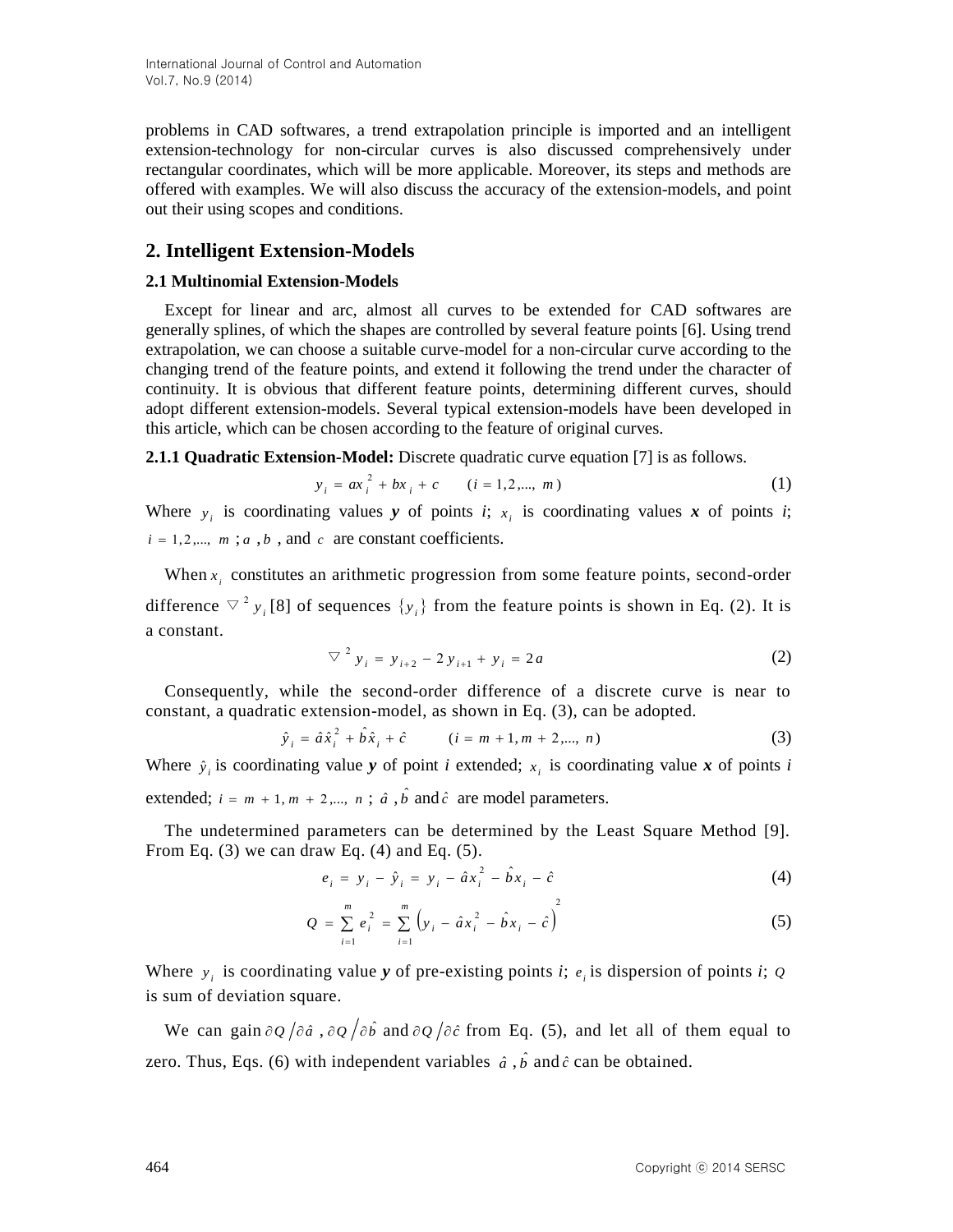$$
\begin{cases}\n\sum_{i=1}^{m} y_i = \hat{a} \sum_{i=1}^{m} x_i^2 + \hat{b} \sum_{i=1}^{m} x_i + \hat{c}n \\
\sum_{i=1}^{m} x_i y_i = \hat{a} \sum_{i=1}^{m} x_i^3 + \hat{b} \sum_{i=1}^{m} x_i^2 + \hat{c} \sum_{i=1}^{m} x_i \\
\sum_{i=1}^{m} x_i^2 y_i = \hat{a} \sum_{i=1}^{m} x_i^4 + \hat{b} \sum_{i=1}^{m} x_i^3 + \hat{c} \sum_{i=1}^{m} x_i^2\n\end{cases}
$$
\n(6)

While number of sequence  $x_i$  is an odd, and its middle term  $x_{m+1/2}$  equals to zero,  $\sum_{i=1}^{m} x_i = 0$ *m*  $\sum_{i=1}^{m} x_i = 0$ , and  $\sum_{i=1}^{m} x_i^3 = 0$  $\sum_{i=1}^{m} x_i^3 =$ *m*  $\int_{i=1}^{m} x_i^3 = 0$ . Then, Eqs. (6) can be simplified as follows.

$$
\begin{cases}\n\sum_{i=1}^{m} y_i = \hat{a} \sum_{i=1}^{m} x_i^2 + \hat{c}n \\
\sum_{i=1}^{m} x_i y_i = \hat{b} \sum_{i=1}^{m} x_i^2 \\
\sum_{i=1}^{m} x_i^2 y_i = \hat{a} \sum_{i=1}^{m} x_i^4 + \hat{c} \sum_{i=1}^{m} x_i^2\n\end{cases}
$$
\n(7)

Solving the equations above,

$$
\begin{cases}\n\hat{a} = \frac{m \sum_{i=1}^{m} x_i^2 y_i - \sum_{i=1}^{m} x_i^2 \sum_{i=1}^{m} y_i}{m \sum_{i=1}^{m} x_i^4 - (\sum_{i=1}^{m} x_i^2)^2} \\
\hat{b} = \frac{\sum_{i=1}^{m} x_i y_i}{\sum_{i=1}^{m} x_i^2} \\
\hat{c} = \frac{\sum_{i=1}^{m} x_i^4 \sum_{i=1}^{m} y_i - \sum_{i=1}^{m} x_i^2 \sum_{i=1}^{m} x_i^2 y_i}{n \sum_{i=1}^{m} x_i^4 - (\sum_{i=1}^{m} x_i^2)^2}\n\end{cases}
$$
\n(8)

The undetermined parameters can be calculated by Eqs. (8) with the feature points. These parameters can be substituted in Eq. (3), and then an extension-model is built.

**2.1.2. Cubic Extension-Model:** Discrete cubic curve equation [7] is as follows.

$$
y_i = ax_i^3 + bx_i^2 + cx_i + d \qquad (i = 1, 2, ..., m)
$$
 (9)

Where *d* is a constant coefficient; implications of other parameters are the same as above. When  $x_i$  constitutes an arithmetic progression from some feature points, the third-order difference  $\nabla^3 y_i$  [10] of sequences  $\{y_i\}$  from the feature points is shown in Eq. (10). It is a

$$
\nabla^3 y_i = y_{i+3} - 3y_{i+2} + 3y_{i+1} - y_i = 6a \tag{10}
$$

Consequently, while the third-order difference of a discrete curve is near to constant, a cubic extension-model, as shown in Eq. (11), can be adopted.

$$
\hat{y}_i = \hat{a}x_i^3 + \hat{b}x_i^2 + \hat{c}x_i + \hat{d} \qquad (i = m+1, m+2, ..., n)
$$
\n(11)

Where  $\hat{y}_i$  is coordinating value *y* of points *i* extended;  $x_i$  is coordinating value *x* of points *i* extended;  $i = m + 1, m + 2, \dots, n$ ;  $\hat{d}$  is model parameter.

constant.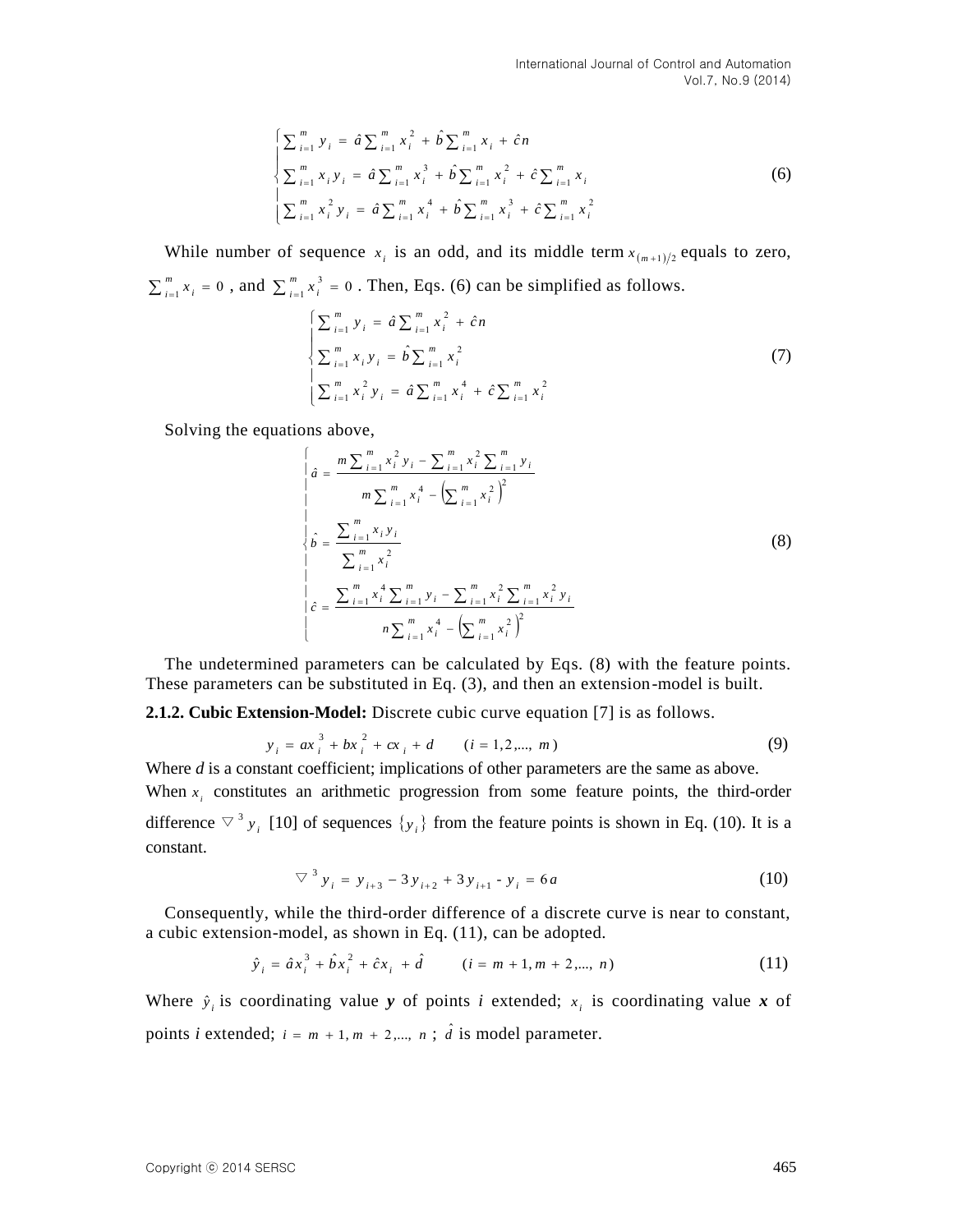Like the quadratic extension-model, if number of the sequence  $x_i$  is an odd, the undetermined parameters in Eq. (11) can be determined by the Least Square Method.

$$
\begin{cases}\n\hat{a} = \frac{\sum_{i=1}^{m} x_i^4 \sum_{i=1}^{m} y_i - \sum_{i=1}^{m} x_i^2 \sum_{i=1}^{m} x_i^2 y_i}{m \sum_{i=1}^{m} x_i^4 - (\sum_{i=1}^{m} x_i^2)^2} \\
\hat{b} = \frac{\sum_{i=1}^{m} x_i^4 \sum_{i=1}^{m} x_i^3 y_i - \sum_{i=1}^{m} x_i^6 \sum_{i=1}^{m} x_i y_i}{(\sum_{i=1}^{m} x_i^4)^2 - \sum_{i=1}^{m} x_i^6 \sum_{i=1}^{m} x_i^2} \\
\hat{c} = \frac{m \sum_{i=1}^{m} x_i^2 y_i - \sum_{i=1}^{m} x_i^2 \sum_{i=1}^{m} y_i}{m \sum_{i=1}^{m} x_i^4 - (\sum_{i=1}^{m} x_i^2)^2} \\
\hat{d} = \frac{\sum_{i=1}^{m} x_i^4 \sum_{i=1}^{m} x_i y_i - \sum_{i=1}^{m} x_i^2 \sum_{i=1}^{m} x_i^3 y_i}{(\sum_{i=1}^{m} x_i^4)^2 - \sum_{i=1}^{m} x_i^2 \sum_{i=1}^{m} x_i^6}\n\end{cases}
$$
\n(12)

The undetermined parameters can be calculated by Eqs. (12) with the feature points. These parameters can be substituted in Eq. (11). Then an extension-model is to be built.

#### **2.2. Exponential Extension-Model**

Discrete exponential curve equation [11] is as follows.

$$
y_i = be^{ax_i} \qquad (i = 1, 2, \dots, m)
$$
 (13)

Where *a* and *b* are constant coefficients;  $i = 1, 2, \dots, m$ .

When  $x_i$  constitutes an arithmetic progression from some feature points, first-order difference  $\nabla$  ln *y*<sub>i</sub> [12] of logarithmic sequences {ln *y*<sub>i</sub>} from the feature points is shown in Eq. (14). It is a constant.

$$
\nabla \ln y_i = a \tag{14}
$$

Consequently, while first-order difference of logarithmic sequences of a discrete curve is near to constant, an exponential extension-model, as shown in Eq. (15), can be adopted.

$$
\hat{y}_i = \hat{b}e^{\hat{a}x_i} \tag{15}
$$

Eq. (15) can be transformed into Eq. (16) by taking its log.

$$
\ln \hat{y}_i = \hat{a}x_i + \ln \hat{b} \tag{16}
$$

Let  $\hat{y}'_i = \ln \hat{y}_i$ , and  $\hat{b}' = \ln \hat{b}$ , and then Eq. (16) can be transformed into Eq. (17).

$$
\hat{y}'_i = \hat{a}x_i + \hat{b}' \tag{17}
$$

Therefore, the exponential extension-model (15) can be transformed into a linear extension-model (17).

The undetermined parameters can be determined by the Least Square Method. From Eq. (17), we can infer the following.

$$
e_i = y'_i - \hat{y}'_i = y'_i - \hat{a}x_i - \hat{b}' \tag{18}
$$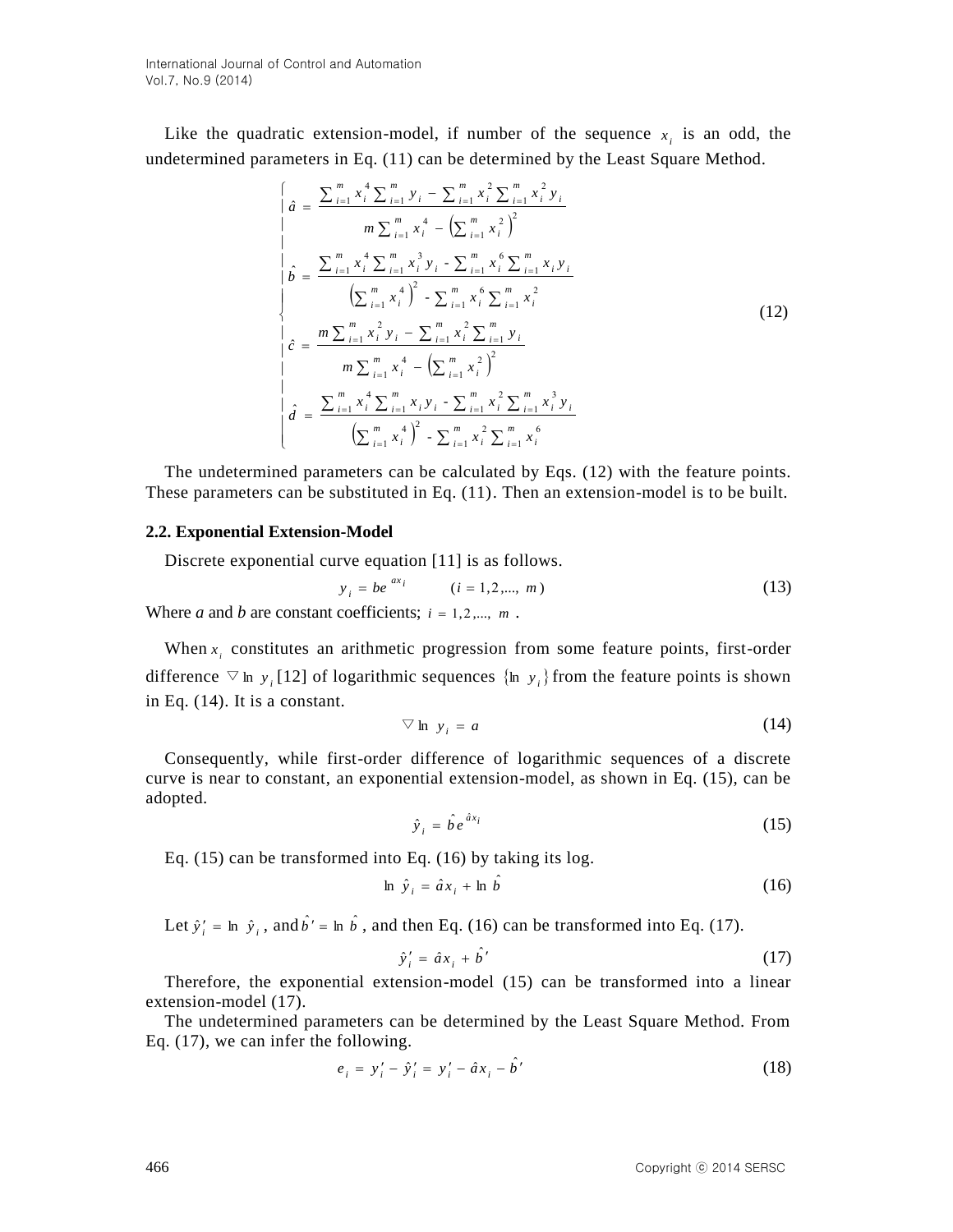$$
Q = \sum_{i=1}^{m} e_i^2 = \sum_{i=1}^{m} (y_i' - \hat{a}' - \hat{b}x_i)^2
$$
 (19)

We can gain  $\partial Q / \partial \hat{a}$  and  $\partial Q / \partial \hat{b}$  from Eq. (19), and let all of them equal to zero. Thus, Eqs. (20) with independent variables  $\hat{a}$  and  $\hat{b}$  can be obtained.

$$
\begin{cases} \sum_{i=1}^{m} y'_i = m \hat{b} + \hat{a}' \sum_{i=1}^{m} x_i \\ \sum_{i=1}^{m} x_i y'_i = \hat{b} \sum_{i=1}^{m} x_i + \hat{a}' \sum_{i=1}^{m} x_i^2 \end{cases}
$$
 (20)

Solving the equations above,

*Q* = 
$$
\sum_{i=1}^{n} (y_i^+ - \sum_{i=1}^{n} (y_i^+ - \hat{a}^t - \hat{b}x_i)^2
$$
 (19)  
\nWe can gain  $\partial \rho/\partial \hat{a}$  and  $\partial \rho/\partial \hat{b}^t$  from Eq. (19), and let all of them equal to zero.  
\nThus, Eqs. (20) with independent variables  $\hat{a}$  and  $\hat{b}^t$  can be obtained.  
\n
$$
\begin{cases}\n\sum_{i=1}^{n} y_i^+ = m\hat{b} + \hat{a}^t \sum_{i=1}^{n} x_i \\
\sum_{i=1}^{n} y_i^+ = \hat{b} \sum_{i=1}^{n} x_i + \hat{a}^t \sum_{i=1}^{n} x_i^2 \\
\text{Solving the equations above, } \\
\hat{a}^t = \frac{m \sum_{i=1}^{n} x_i y_i^+ - \sum_{i=1}^{n} x_i \sum_{i=1}^{n} y_i^2}{m \sum_{i=1}^{n} x_i^2 - (\sum_{i=1}^{n} x_i)^2}\n\end{cases}
$$
\n(21)  
\n
$$
\begin{cases}\n\hat{a}^t = \frac{m \sum_{i=1}^{n} y_i \sum_{i=1}^{n} x_i^2 - \sum_{i=1}^{n} x_i \sum_{i=1}^{n} y_i}{m \sum_{i=1}^{n} x_i^2 - (\sum_{i=1}^{n} x_i)^2}\n\end{cases}
$$
\n(22)  
\n
$$
\begin{cases}\n\hat{a} = \exp \left(\frac{m \sum_{i=1}^{n} x_i \sum_{i=1}^{n} x_i - \sum_{i=1}^{n} x_i \sum_{i=1}^{n} x_i}{m \sum_{i=1}^{n} x_i}\right)\n\end{cases}
$$
\n(22)  
\n
$$
\begin{cases}\n\hat{a} = \exp \left(\frac{m \sum_{i=1}^{n} x_i \ln y_i - \sum_{i=1}^{n} x_i \sum_{i=1}^{n} y_i}{m \sum_{i=1}^{n} x_i^2 - (\sum_{i=1}^{n} x_i)^2}\right)\n\end{cases}
$$
\nThe undetermined parameter  $\hat{a}$  and  $\hat{b}$  can be transformed into Eq. (22).  
\n<math display="</i>

For  $\hat{y}'_i = \ln \hat{y}_i$ , and  $\hat{b}' = \ln \hat{b}$ , Eqs. (21) can be transformed into Eqs. (22).

$$
\begin{cases}\n\hat{a} = \exp \left( \frac{m \sum_{i=1}^{m} x_i \ln y_i - \sum_{i=1}^{m} x_i \sum_{i=1}^{m} \ln y_i}{m \sum_{i=1}^{m} x_i^2 - (\sum_{i=1}^{m} x_i)^2}\right) \\
\hat{b} = \frac{\sum_{i=1}^{m} \ln y_i \sum_{i=1}^{m} x_i^2 - \sum_{i=1}^{m} x_i \ln y_i \sum_{i=1}^{m} x_i}{m \sum_{i=1}^{m} x_i^2 - (\sum_{i=1}^{m} x_i)^2}\n\end{cases}
$$
\n(22)

The undetermined parameters  $\hat{a}$  and  $\hat{b}$  can be calculated by Eqs. (22) with the feature points. These parameters can be substituted in Eq. (15), and then an extension-model is built.

#### **2.3. Gompertz Extension-Model**

Discrete Gompertz curve equation [13] is as follows.

$$
y_i = ka^{b^{x_i}} \tag{23}
$$

Where *k* is a constant coefficient;  $i = 1, 2, \dots, m$ ; implications of other parameters are the same as above.

Eq. (23) can be transformed into Eq. (24).

$$
\ln y_i = b^{x_i} \ln a + \ln k \tag{24}
$$

When  $x_i$  constitutes an arithmetic progression from some feature points, chain growth factor about first-order difference  $\nabla$  ln  $y_i$  [12] of logarithmic sequences  $\{\ln y_i\}$ from the feature points is shown in Eq. (25). It is a constant.

$$
\frac{\nabla \ln y_{i+1} - \nabla \ln y_i}{\nabla \ln y_i} = b - 1
$$
 (25)

Consequently, as chain growth factor about first-order difference of logarithmic sequences of a discrete curve is near to constant, a Gompertz extension-model shown in Eq. (26) can be adopted.

$$
\hat{y}_i = \hat{k} \hat{a}^{\hat{b}^{x_i}} \tag{26}
$$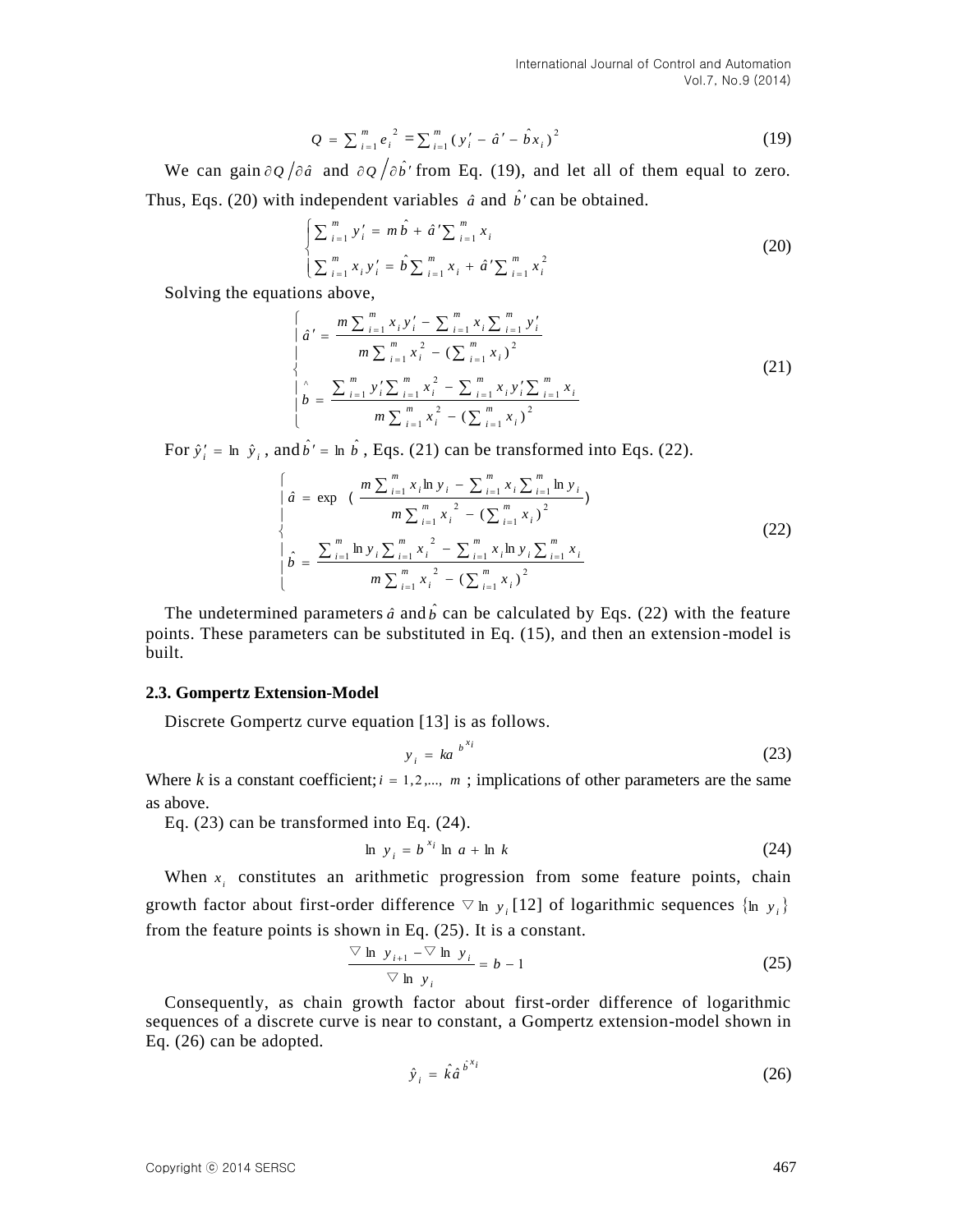We can select some feature points  $M = 3m$ , which can be divided into three groups. Every group includes *m* feature points. If the number of feature points is not equal to 3*m* at first, we can abandon some points farther away from the location to be extended. These feature points can be substituted in Eqs. (27).

$$
\begin{cases}\n\sum I_1 = \ln y_0 + \ln y_1 + \ln y_2 \\
\sum I_2 = \ln y_3 + \ln y_4 + \ln y_5 \\
\sum I_3 = \ln y_6 + \ln y_7 + \ln y_8\n\end{cases}
$$
\n(27)

Substituting the result from Eqs. (27) in Eqs. (28).  $\epsilon$ 

$$
\begin{vmatrix}\n\hat{b}^{n} = \frac{\sum I_{3} - \sum I_{2}}{\sum I_{2} - \sum I_{1}} \\
\ln \hat{a} = \frac{(\sum I_{2} - \sum I_{1})(\hat{b} - 1)}{(\hat{b}^{n} - 1)^{2}}\n\end{vmatrix}
$$
\n
$$
\ln \hat{k} = \frac{1}{n} \left( \sum 1 - \frac{\hat{b}^{n} - 1}{\hat{b} - 1} \ln \hat{a} \right)
$$
\n(28)

The undetermined parameters  $\hat{a}$ ,  $\hat{k}$  and  $\hat{b}$  can be calculated by Eqs. (28) with the feature points. These parameters can be substituted in Eq. (26), and then an extensionmodel is built.

# **3. Applications of Intelligent Extension for Curves**

In order to evaluate the effectiveness of the intelligent extension-models, we extend some curves with given equations by selecting appropriate models from the intelligent extension-models above. Thus, we can analyze the tolerance of those extended curves with their theoretical curves.

As shown in Figure 1, for four kinds of extension-model, coordinate values  $x_i$  of feature points on curves to be extended must be able to constitute an arithmetic progression. If not, we should fit the feature points  $\{x_i, y_i\}$  with a spline curve [14], and then reselect several new feature points from the curve to make  $x_i$  be an arithmetic progression. Secondly, we can identify and choose a proper extension-model with the characteristic of points  $\{x_i, y_i\}$ . Thirdly, we should determine whether the feature points meet the extension-model chosen. If not, we should reselect some new feature points from the curve again. Finally, the curve can be extended according to the final feature points and the extension-model chosen.

#### **3.1. Applications of Accurate Intelligent Extension**

As Table 1 shows, four groups of feature points on the four curves can describe the characteristics of those curves, respectively. The four curves to be extended are as follows: quadratic curve, cubic curve, exponential curve, and Gompertz curve. We will extend the four curves using the above method, and analyze the errors between extended curves and theoretical curves, to test the accuracy of the four extensionmodels.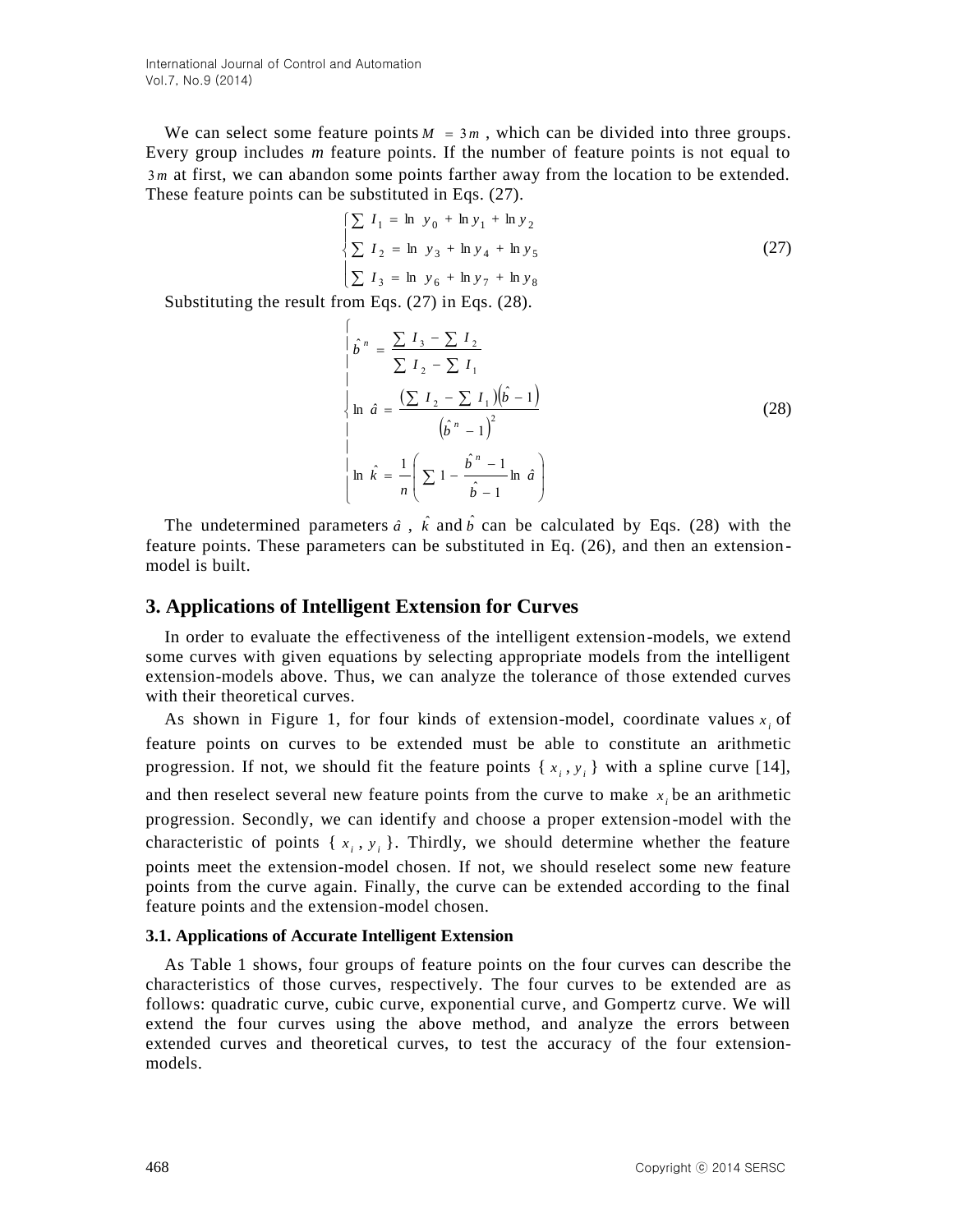



| No. | <b>Feature points</b>                                                                                                                                        | <b>Curvilinear</b><br>equations                             |
|-----|--------------------------------------------------------------------------------------------------------------------------------------------------------------|-------------------------------------------------------------|
| 1   | $(1.000, 6.000); (1.500, 10.750); (2.400, 23.080); (3.000,$<br>34.000);(5.000, 86.000); (6.300, 132.670)                                                     | $y = 3x^2 + 2x + 1$<br>$1.000 \le x \le 6.300$              |
| 2   | $(2.000, 49.000); (3.000, 142.000); (3.500, 155.194); (3.800,$<br>271.408);(4.100, 335.314); (5.000, 586.000)                                                | $y = 4x^3 + 3x^2 + 2$<br>$x + 1$<br>$2.000 \le x \le 5.000$ |
| 3   | $(1.000, 22.167); (1.500, 60.257); (2.000, 163.795); (2.500, 445.240)$                                                                                       | $y = 3e^{2x}$<br>$1.000 \le x \le 2.500$                    |
| 4   | $(1.000, 1.399); (1.100, 1.416); (1.300, 1.450); (1.500, 1.483);$<br>$(1.900, 1.543); (2.000, 1.557); (2.100, 1.571); (2.300,$<br>$1.597$ ; $(2.400, 1.610)$ | $y = 2 \times 0.6^{0.7}$<br>$1.000 \le x \le 2.400$         |

**Table 1. Feature Points and Curvilinear Equations for Accurate Intelligent Extension**

Because of the coordinate values  $x_i$  of the four groups of feature points are not arithmetic progressions, we fit the feature points  $\{x_i, y_i\}$  with some spline curves respectively at first, and then reselect several new feature points on those curves to make  $x_i$  be arithmetic progressions. The applied conditions of extension-models about four groups of new feature points are calculated respectively, as shown in Table 2. The maximum difference of  $\nabla^2 y_i$  of curve 1 is minimum, is nearly constant. Thus, the quadratic extension-model is adopted for curve 1. The maximum difference of  $\vee$ <sup>3</sup>  $y$ <sub>i</sub> of curve 2 is minimum, is nearly constant, and then the cubic extension-model is adopted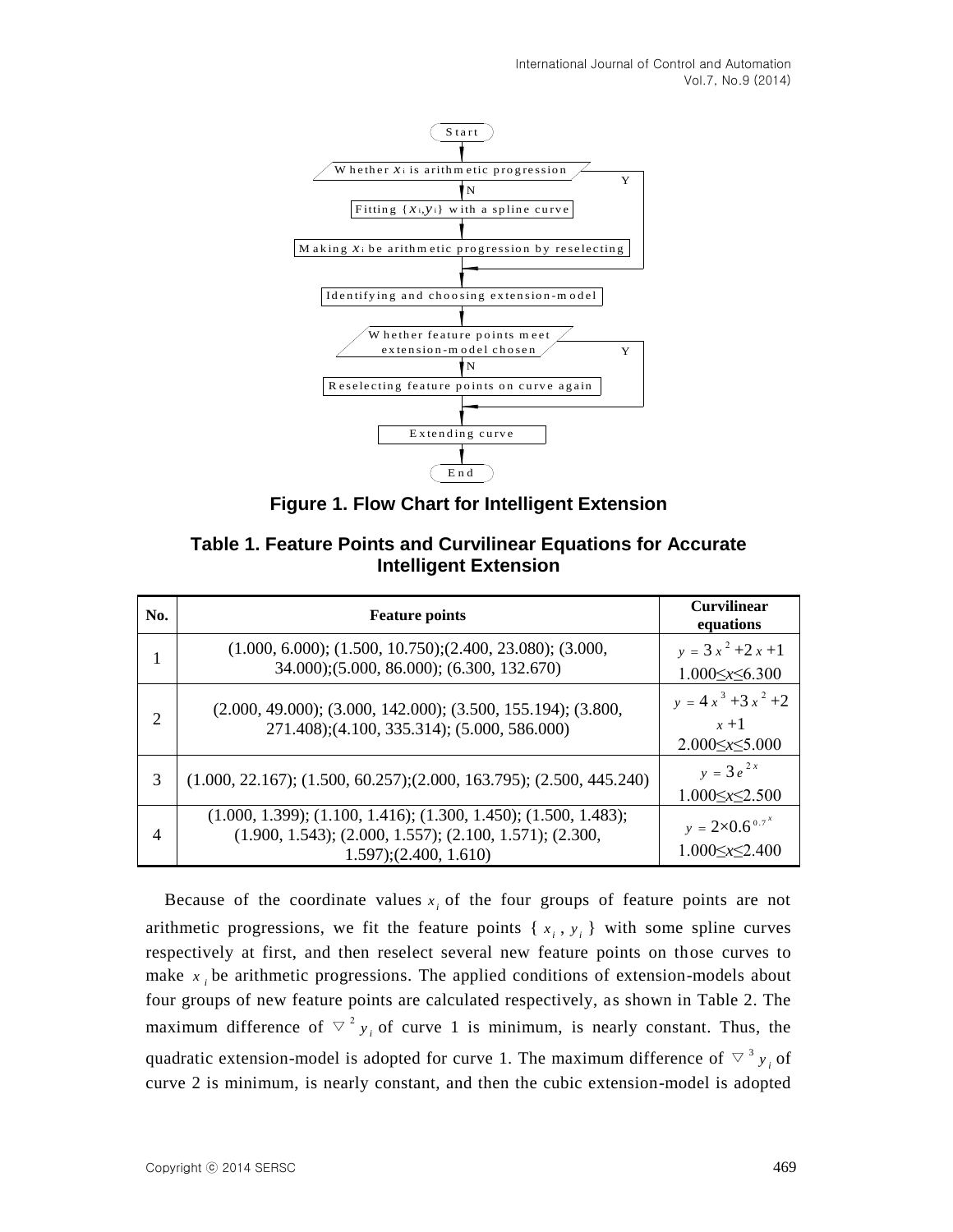for it. The maximum difference of  $\nabla$  ln  $y_i$  of curve 3 is minimum, is nearly constant, and then the exponential extension-model is adopted for it. The maximum difference of  $(\nabla \ln y_{i+1} - \nabla \ln y_i)/\nabla \ln y_i$  of curve 4 is minimum, is nearly constant, and then the Gompertz extension-model is adopted for it.

| No. | <b>Quadratic curve</b> | <b>Cubic curve</b>      | <b>Exponential curve</b> | <b>Gompertz curve</b>                                  |
|-----|------------------------|-------------------------|--------------------------|--------------------------------------------------------|
|     | $\nabla^2 y_i$         | $\nabla^3 y_i$          | $\nabla$ ln y;           | $(\nabla \ln y_{i+1} - \nabla \ln y_i)/\nabla \ln y_i$ |
|     | $5.116\times10^{-14}$  | $9.095 \times 10^{-14}$ | $1.140\times10^{-2}$     | $4.800\times10^{-3}$                                   |
| ◠   | $4.700\times10^{-3}$   | $6.821\times10^{-13}$   | $5.700\times10^{-3}$     | $1.600\times10^{-3}$                                   |
| 2   | 25.387                 | 0.503                   | $2.447\times10^{-15}$    | $2.220\times10^{-13}$                                  |
|     | $9.869\times10^{-7}$   | $5.388\times10^{-9}$    | $6.454\times10^{-4}$     | $8.590\times10^{-13}$                                  |

**Table 2. Choosing Intelligent Extension-Models**

For curve 1, the undetermined parameters by calculating are as follows:  $\hat{a} = 3.000$ -3.271×10<sup>-13</sup>,  $\hat{b}$  =2.000+1.430×10<sup>-10</sup>,  $\hat{c}$  =1.000-5.720×10<sup>-11</sup>. We can extend the curve with the model (3) from the starting point (6.300, 132.670). Its extending plots and error plots with the theoretical curve are shown as Figure 2. It is shown that the error is of the order of magnitude of  $10^{-11}$ , and its precision is superior.



**Figure 2. Extending Plots & Error Plots of Curve 1**

For curve 2, the undetermined parameters by calculating are as follows:  $\hat{a}$  =  $4.000+5.132\times10^{-14}$ ,  $\hat{b} = 3.000-7.621\times10^{-13}$ ,  $\hat{c} = 2.000-3.291\times10^{-11}$ ,  $\hat{d} = 1.000+9.282\times10^{-10}$  $10$ . We can extend the curve with the model (10) from the starting point (5.000, 586.000). The extending plots and error plots with the theoretical curve are shown as Figure 3. It is shown that the error is of the order of magnitude of 10-5, and its precision is high.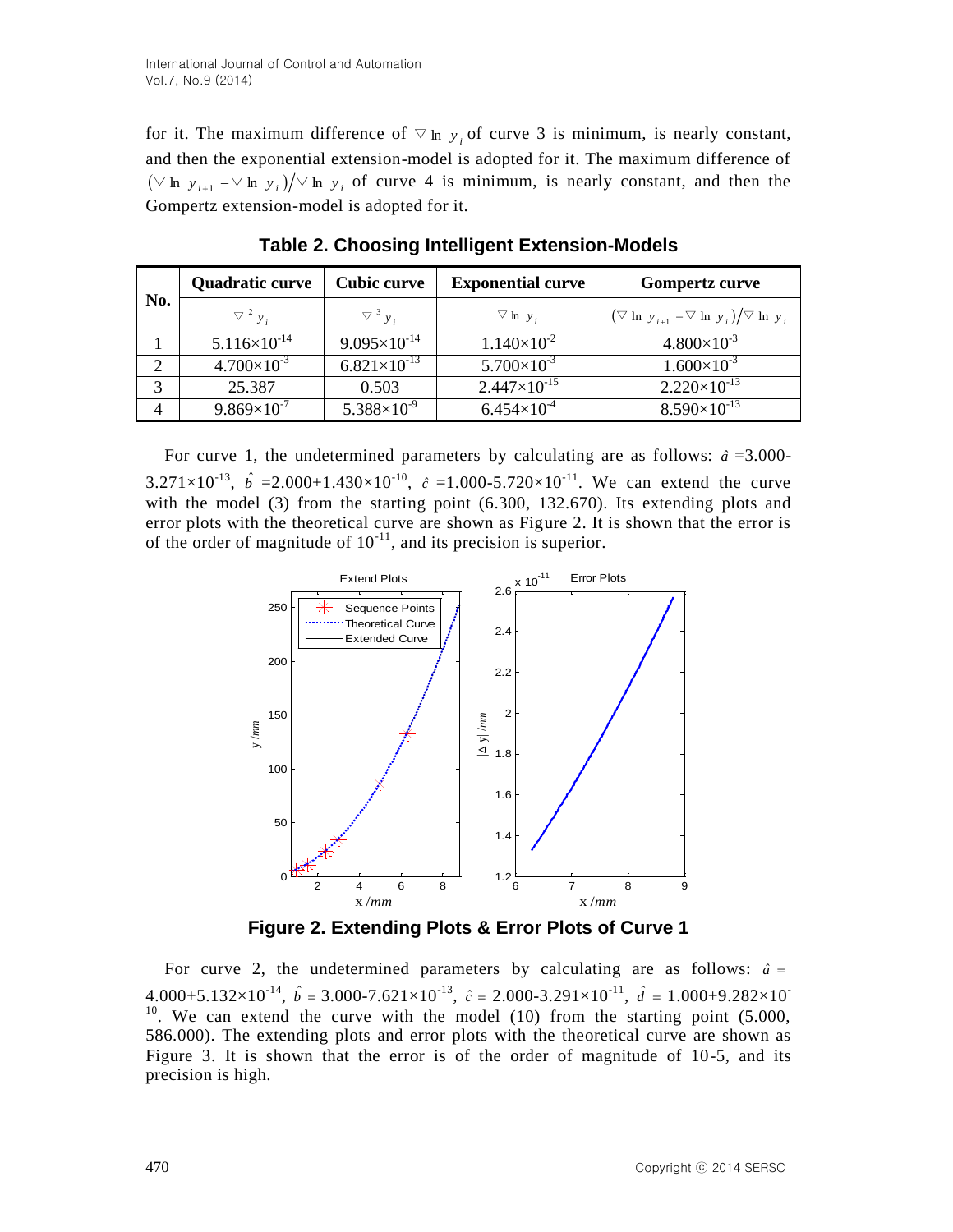

**Figure 3. Extending Plots & Error Plots of Curve 2**

For curve 3, the undetermined parameters by calculating are as follows:  $\hat{a}$  = 2.000+1.260×10<sup>-13</sup>,  $\hat{b} = 3.000$ -3.791×10<sup>-13</sup>. We can extend the curve with the model (14) from the starting point (2.500, 445.240). Its extending plots and error plots with the theoretical curve are shown as Figure 4. It is shown that the error is of the order of magnitude of  $10^{-12}$ , and its precision is superior.



**Figure 4. Extending Plots & Error Plots of Curve 3**

For curve 4, the undetermined parameters by calculating are as follows:  $\hat{a}$  = 0.600+5.100×10<sup>-11</sup>,  $\hat{b} = 0.700$ -2.901×10<sup>-11</sup>,  $\hat{k} = 2.000+7.830\times10^{-10}$ . We can extend the curve with the model (25) from the starting point (2.400, 1.610). Its extending plots and error plots with the theoretical curve are shown as Figure 5. It is shown that the error is of the order of magnitude of  $10^{-11}$ , and its precision is superior.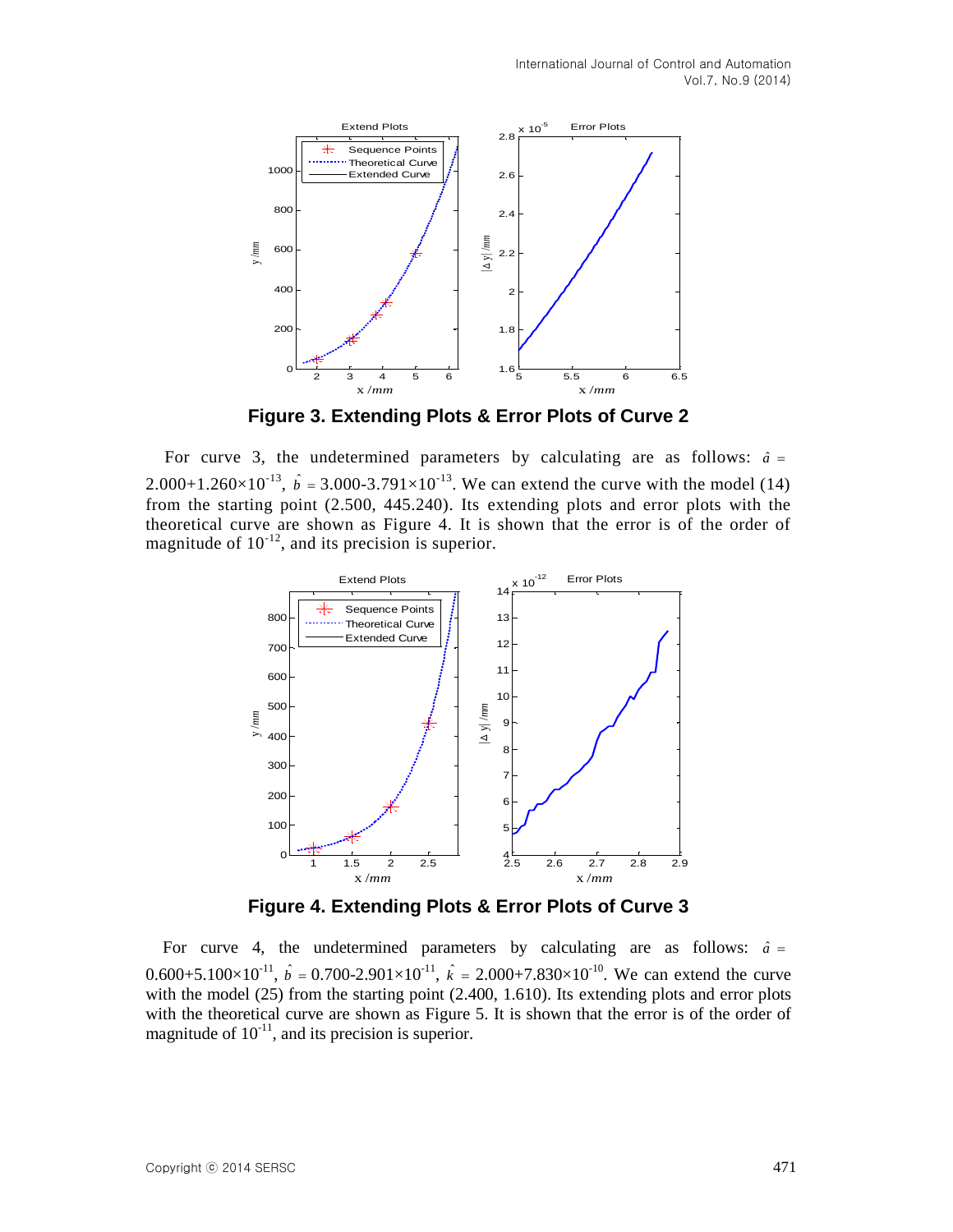

**Figure 5. Extending Plots & Error Plots of Curve 4**

# **3.2. Applications of Approximate Intelligent Extension**

In most cases, curves to be extended does not belong to one of above four things, usually be non-circular curves with arbitrary shapes. These non-circular curves can also be extended approximately using the aforementioned models in CAD while they are used for connection or transition without high precision [15].

As Table 3 shows, four groups of feature points on four non-circular curves can describe the characteristics of those curves, respectively. These curvilinear equations are different from the extension-models. We will extend the four curves using the above method, and analyze the errors between extended curves and theoretical curves, to test the effectiveness of the approximate intelligent extension.

| <b>Intelligent Extension</b> |                       |                                 |  |  |
|------------------------------|-----------------------|---------------------------------|--|--|
| No.                          | <b>Feature points</b> | <b>Curvilinear</b><br>equations |  |  |

**Table 3. Feature Points and Curvilinear Equations for Approximate** 

| No. | <b>Feature points</b>                                                                                                                                          | Curvilinear<br>equations                                                                 |
|-----|----------------------------------------------------------------------------------------------------------------------------------------------------------------|------------------------------------------------------------------------------------------|
|     | $(-11.673, -20.752); (-16.341, -18.920); (-20.815, -16.102); (-24.910, -16.102);$<br>$12.292$ ;( $-28.435, -7.516$ ); $(-31.197, -1.824)$ ; $(-33.000, 4.704)$ | $x = r \cos \theta/\theta$<br>$y = r \sin \theta/\theta$<br>$1.090 \le \theta \le 4.390$ |
| Π   | $(1.000, 0.842); (3.000, 0.423); (4.000, -3.027); (4.500, -4.399); (4.800, -4.399);$<br>4.782)                                                                 | $y = x \sin x$<br>$1.000 \le x \le 4.800$                                                |
| Ш   | $(-0.198, 0.140); (-0.172, 0.143); (-0.118, 0.153); (-0.034, 0.176); (0.057,$<br>$0.216$ ; $(0.166, 0.274)$ ; $(0.281, 0.351)$                                 | $x = r(\cos \theta)^3 + k_1$<br>$y = r(\sin \theta)^3 + k_2$<br>$-0.198 \le x \le 0.281$ |
| IV  | $(1.000, 8.443); (1.200, 7.561); (1.400, 6.868); (1.600, 6.317); (1.800,$<br>5.874); (2.000, 5.513); (2.200, 5.217)                                            | $y = k_1/x + k_2$<br>$1.000 \le x \le 2.200$                                             |

For the sake of the coordinate values  $x_i$  of the four groups of feature points are not arithmetic progressions, we fit them with spline curves respectively at first, and then reselect several new feature points from the curves to make  $x_i$  be arithmetic progressions. The applied conditions of extension-models about four groups of new feature points are calculated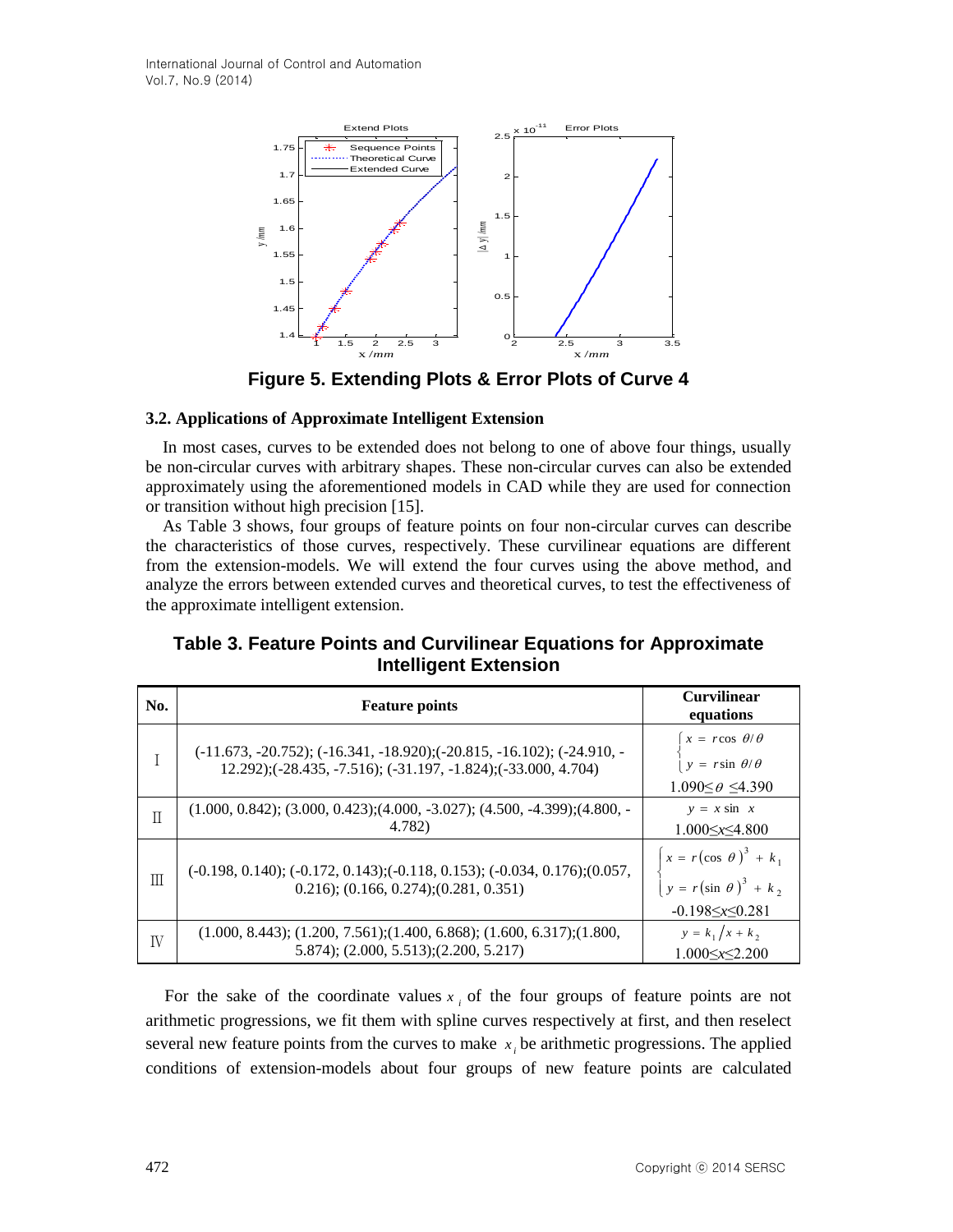respectively, as shown in Table 4. The maximum difference of  $\nabla^2 y_i$  of curve I is minimum. Thus, the quadratic extension-model is adopted for curve I. The maximum difference of  $\vee$ <sup>3</sup>  $y_i$  of curve  $\Box$  is minimum, and then the cubic extension-model is adopted for it. The maximum difference of  $\nabla$  ln  $y_i$  of curve  $\mathbb{II}$  is minimum, and then the exponential extension-model is adopted for it. The maximum difference of  $(\nabla \ln y_{i+1} - \nabla \ln y_i)/\nabla \ln y_i$ of curve Ⅳ is minimum, and then the Gompertz extension-model is adopted for it.

| No. | Quadratic curve      | <b>Cubic curve</b>   | <b>Exponential curve</b> | <b>Gompertz curve</b>                                  |
|-----|----------------------|----------------------|--------------------------|--------------------------------------------------------|
|     | $\nabla^2 y_i$       | $\nabla^3 y_i$       | $\nabla$ ln y,           | $(\nabla \ln y_{i+1} - \nabla \ln y_i)/\nabla \ln y_i$ |
|     | $7.840\times10^{-4}$ | $1.170\times10^{-2}$ | 0.082                    | 0.008                                                  |
|     | 0.001                | $1.760\times10^{-5}$ | 8.214                    | 5.518                                                  |
| Ш   | $1.003\times10^{-5}$ | 0.002                | $7.096\times10^{-8}$     | 0.003                                                  |
| ΙV  | 0.067                | 1.250                | 8.214                    | $7.369\times10^{-4}$                                   |

**Table 4. Choosing Approximate Intelligent Extension-Models**

For curve  $\overline{1}$ ,  $r=100.000$ , the undetermined parameters by calculating are as follows:  $\hat{a}$  $=0.013$ ,  $\hat{b} = -2.038$ ,  $\hat{c} = 20.198$ . We can extend the curve with the model (3) from the starting point (-33.000, 4.704). Because of the symmetric axis and the vertex of the model (3) are not inconsistent with those of the curve to be extended, we should implement affine transformation for the model (3) to make them coincide, and then extend the curve. The extending plots and error plots with the theoretical curve are shown as Figure 6. It is shown that the curve extended near the starting point is proving well by comparison with the theoretical curve  $(x<15.000)$ . While the part of the curve extended is far from the starting point, the error becomes larger and cannot be neglected in most cases.

For curve  $\Box$ , the undetermined parameters by calculating are as follows:  $\hat{a} = 0.477$ ,  $\hat{b} = -$ 4.908,  $\hat{c} = 13.224$ ,  $\hat{d} = -7.952$ . We can extend the curve with the model (10) from the starting point (4.800, -4.782). The extending plots and error plots with the theoretical curve are shown as Figure 7. It is shown that the curve extended near the starting point is proving well by comparison with the theoretical curve (*x*<6.700). Farther from the start point larger is the error.

For curve  $\text{III}$ ,  $r=1.000$ ,  $k_1 = 0.800$  and  $k_2 = 0.140$ . The undetermined parameters by

calculating are as follows:  $\hat{a} = 2.029$ ,  $\hat{b} = 0.211$ . We can extend the curve with the model (14) from the starting point (0.281, 0.351). The extending plots and error plots with the theoretical curve are shown as Figure 8. It is shown that the curve extended near the starting point is proving well by comparison with the theoretical curve  $(x<0.750)$ . While the part of the curve extended is far from the starting point, the error becomes larger and cannot be neglected.

For curve IV,  $k_1 = 5.500$  and  $k_2 = 2.700$ , the undetermined parameters by calculating are

as follows:  $\hat{a} = 5.498$ ,  $\hat{b} = 0.492$  and  $\hat{k} = 3.602$ . We can extend the curve with the model (25) from the starting point (2.200, 5.217). Its extending plots and error plots with the theoretical curve are shown as Figure 9. It is shown that the curve extended near the starting point is proving well by comparison with the theoretical curve (*x*<7.000). Farther from the start point larger is the error.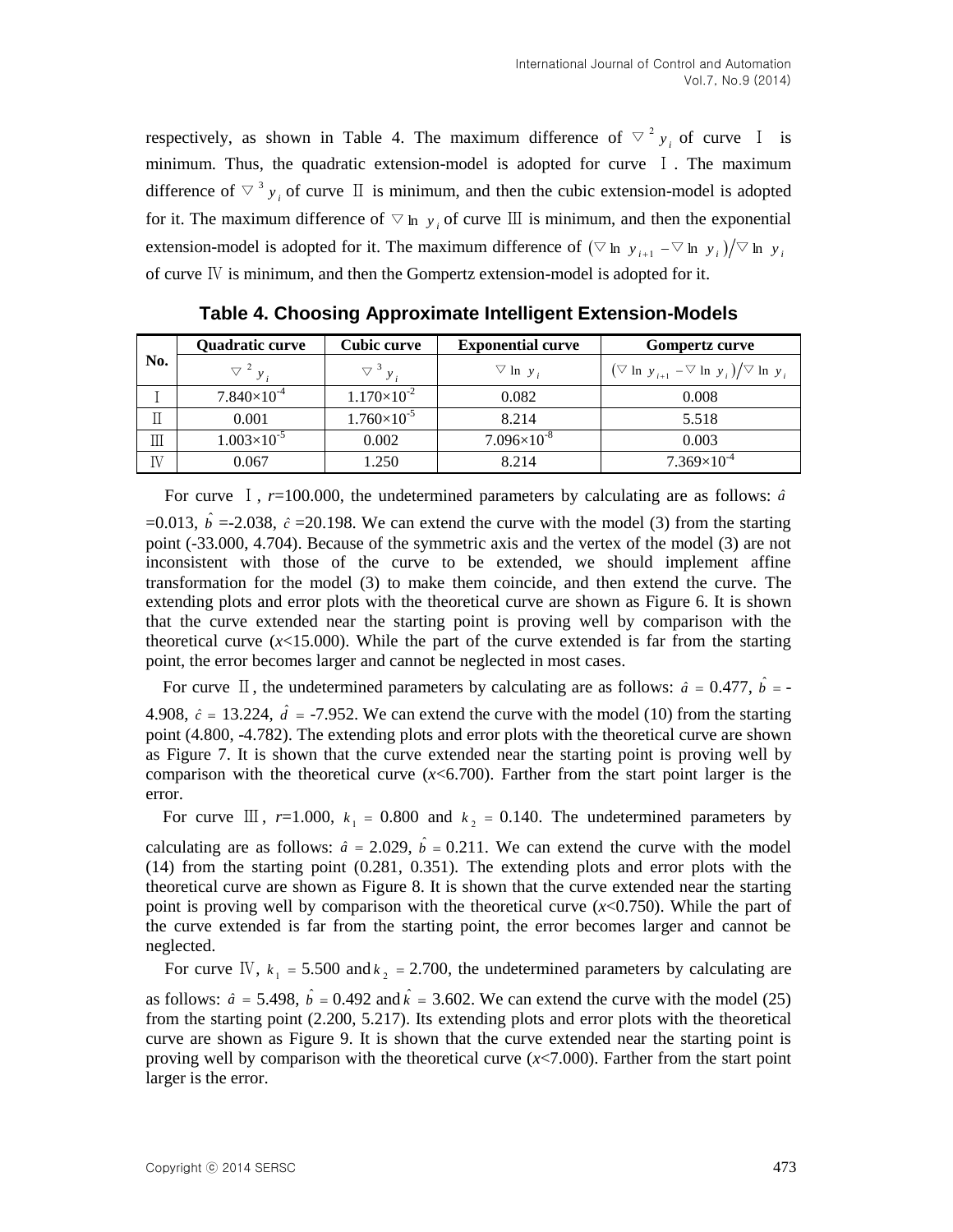

**Figure 6. Extending Plots & Error Plots of Curve**Ⅰ



**Figure 7. Extending Plots & Error Plots of Curve** Ⅱ



**Figure 8. Extending Plots & Error Plots of Curve** Ⅲ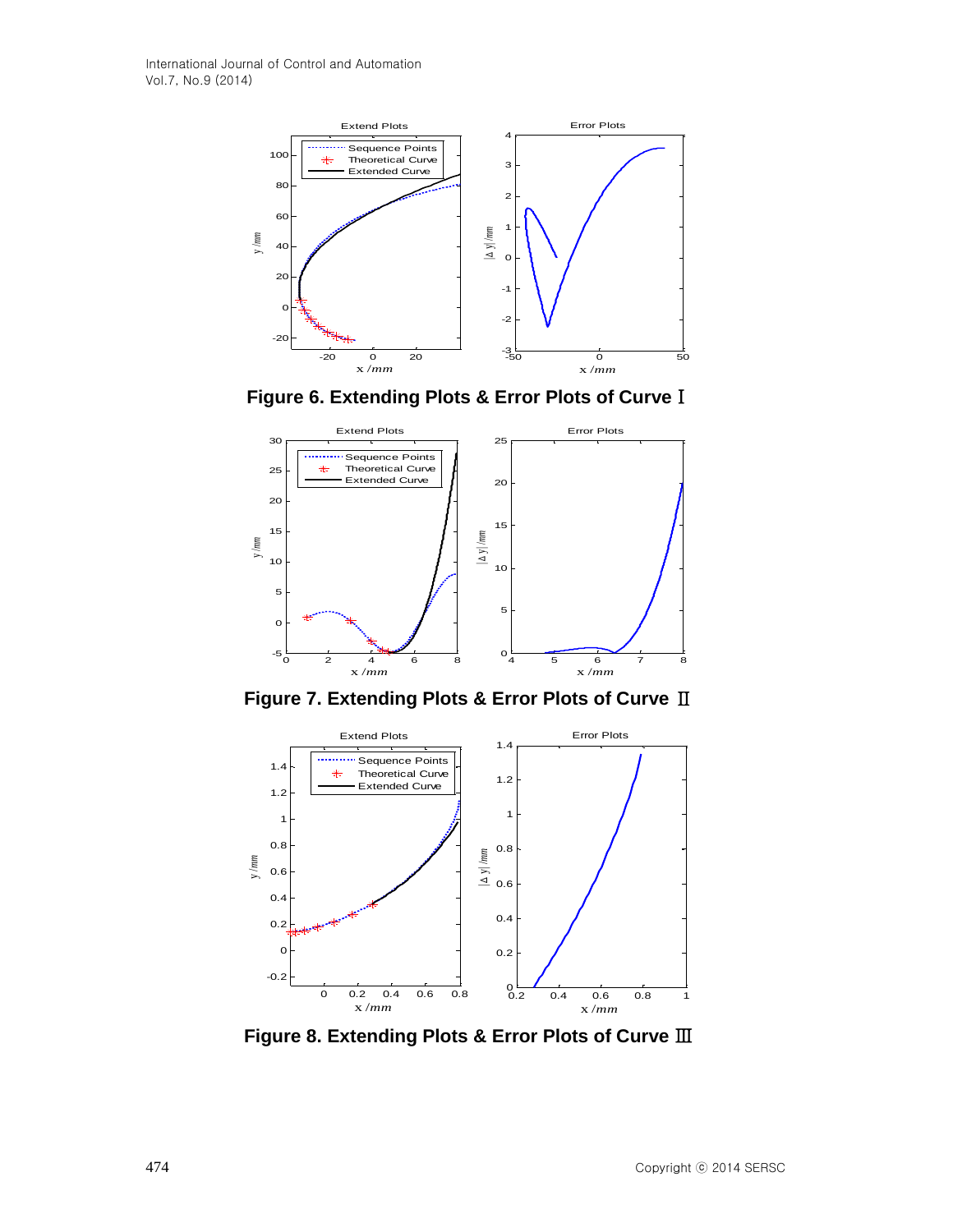

**Figure 9. Extending Plots & Error Plots of Curve** Ⅳ

# **4. Conclusions**

(1) Based on the principles of trend extrapolation, multinomial extension-models (quadratic extension-model and cubic extension-model), exponential extension-model and Gompertz extension-model have been developed, which can be selected and used reasonably according to feature points of non-circular curves. Thus, non-circular curves can be extended intelligently.

(2) Applications of intelligent extension for curves show that curves can be extended for a long distance accurately while they are consistent with the type of extension-models. The accuracy of curves extended is very high. The closer the distance from starting point, the higher the accuracy is. That is to say, an accurate intelligent extension can be achieved under certain conditions. On the other hand, the extension-models can be available for approximate extension for a short distance if the types of the non-circular curves are different from theirs, with arbitrary shapes. The curves extended near starting points are proving well by comparison with theoretical curves. While the part of curves extended is far from the starting point, the error becomes larger and cannot be neglected in most cases. To achieve accurate intelligent extension for them, it is possible to develop other extension-models for those noncircular curves with corresponding shapes.

(3) Some core technologies and key generic problems that non-circular curves will be extended in universal CAD softwares are solved, which can be used for existing CAD softwares to upgrade or develop secondarily, and then increase or improve their extension functions for non-circular curves.

#### **Acknowledgement**

This work was supported by the Natural Science Foundation of Anhui Province of China (1408085ME94) and the Natural Science Research Project of Higher Education of Anhui Province of China (KJ2013A039).

### **References**

[1] S. K. Smith, J. Tayman and Swanson, "The Springer Series on Demographic Methods and Population Analysis. Springer", **(2002)**; Berlin, Germany.